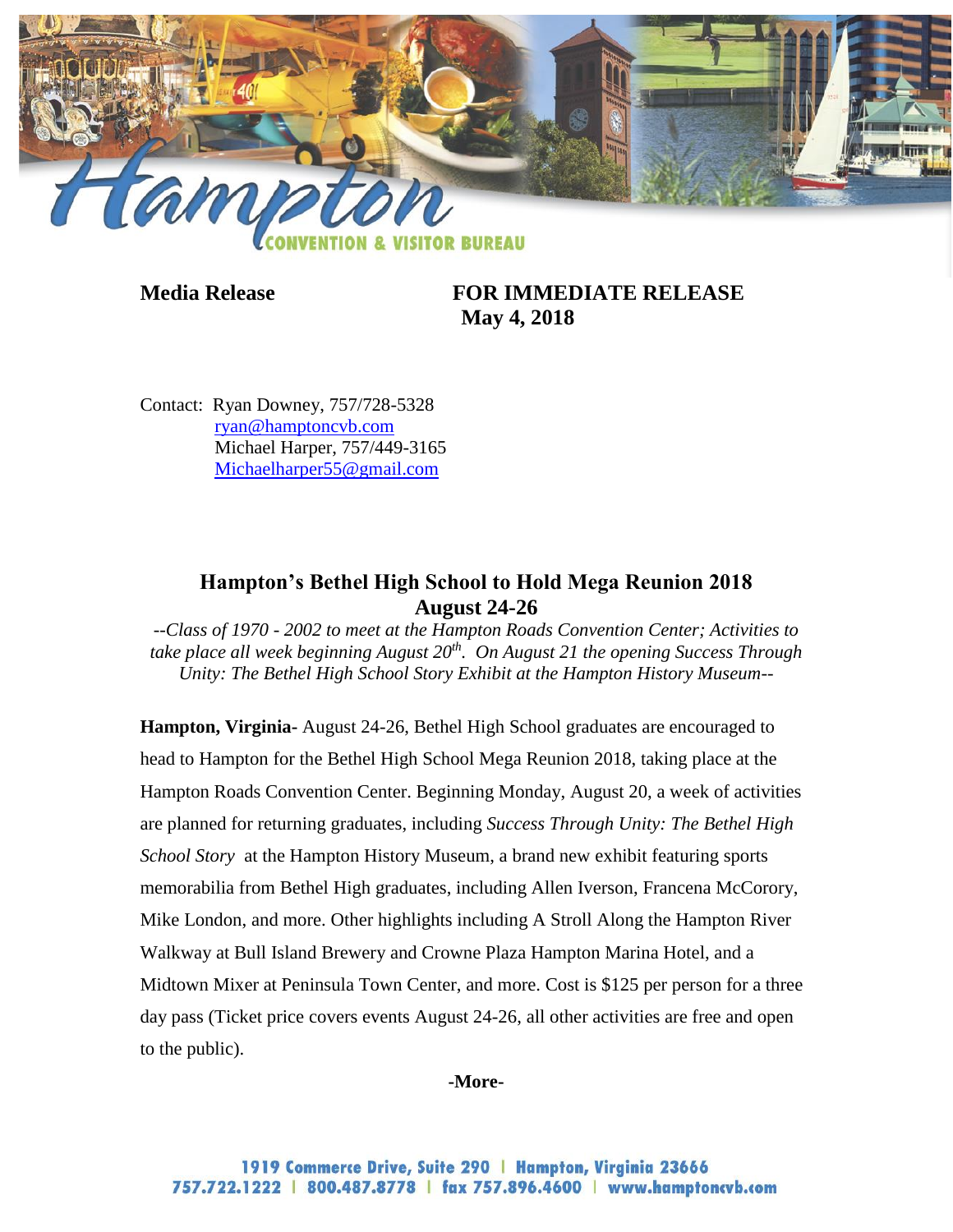In 1968, Bethel High School opened to accommodate overcrowding at Hampton High School and Kecoughtan High School. The school was the first fully integrated school in the City of Hampton.

"Though there were a lot of racial tensions in many schools across the country at the time, the students at Bethel High School managed to overcome these tensions through collective collaboration in both academics and athletics," said Bethel High Mega Reunion Group President, Michael Harper. "This year we are happy to celebrate the  $50<sup>th</sup>$ anniversary of Bethel High School by once again coming together and painting the City of Hampton Green and Gold."

# **Bethel High School "Back Together Again" Mega Reunion 2018 (Class of 1970-2002)**

*August 24-26 (Free activities beginning August 20 thru August 23) \$125 per person for a three-day pass (Friday, August 24 – Sunday, August 26)*

## **Monday, August 20 – Tuesday, August 21**

All Day Access to the "BHMRG Mega Store" at the Peninsula Town Center and the Soft Opening of the *Success Through Unity: The Bethel High School Story* at the Hampton History Museum. (Free). A short walk to Bull Island on the marina for a pint of the signature "Bruin Brew." The Bethel Mega Store will be open the duration of the week.

#### **Wednesday, August 22**

4:00 p.m. – 6:00 p.m. Official Grand Opening of the *Success Through Unity: The Bethel High School Story* at the Hampton History Museum. Free.

#### **-More-**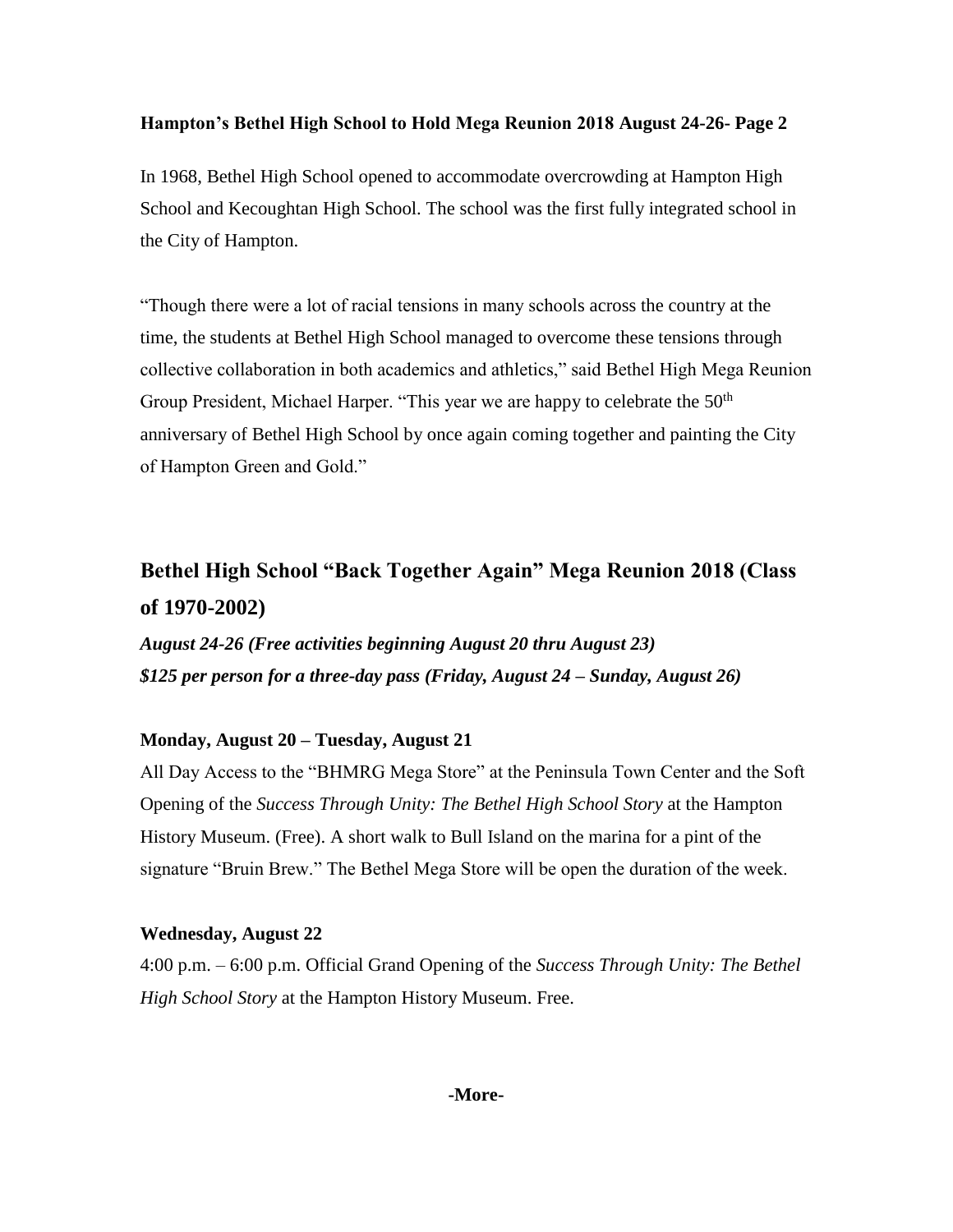Hampton History Museum 120 Old Hampton Lane Hampton, VA 23669

6:00 p.m. – 10:00 p.m. A Stroll Along the Hampton River Walkway to Bull Island Brewery and Crowne Plaza Hampton Marina Hotel

Bull Island will offer a special "Bruin Brew" and the Miss Hampton II will be docked for a boarding party, completely open to the public (please, note, the Miss Hampton will stay docked for the duration of the event). We will be hosting our VIP guest at the Crown Plaza Dockside Room located beside Bull Island. Food will be available for purchase at Bull Island Brewery or at Crowne Plaza Hampton Marina Hotel. Don't miss Round 1 of Karaoke

758 Settlers Landing Road Hampton, VA 23669

## **Thursday, August 23**

6:00 p.m. – 10:00 p.m. Midtown Mixer featuring Round 2 of Karaoke Join us in Town Square at Peninsula Town Center for our Midtown Mixer (Don't miss the Bethel High School Mega Reunion Store featuring Bethel High Commemorative items)

4410 E Claiborne Square Hampton, VA 23666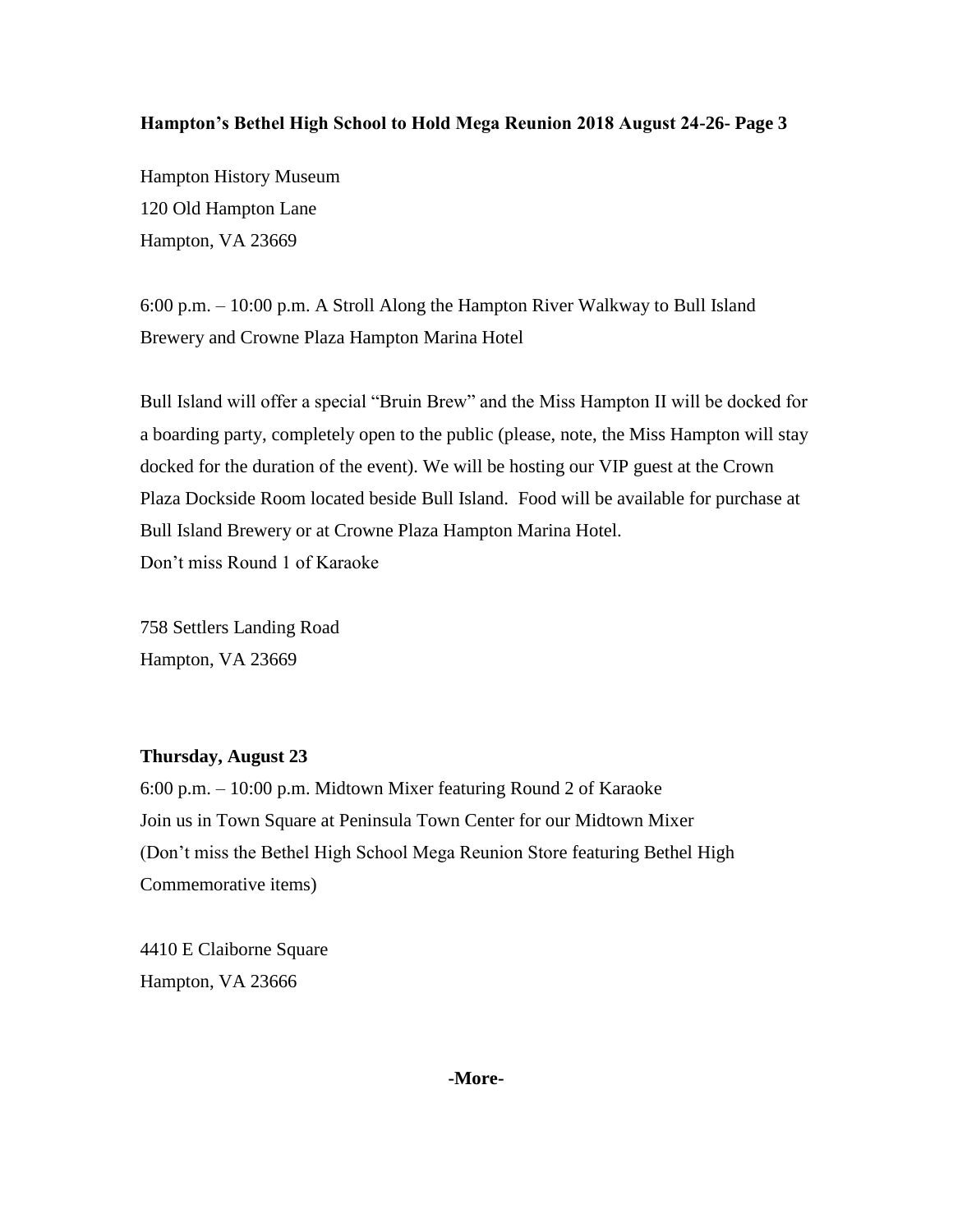**Friday, August 24** Hospitality Social for VIP and Sponsors 6:00 p.m. – 7:00 p.m.

Meet and Greet at the Hampton Roads Convention Center (Includes Round 3 of Karaoke Finals) 8:00 p.m. – 12:00 p.m.

Hampton Roads Convention Center 1610 Coliseum Drive Hampton, VA 23666

## **Saturday, August 25**

6:00 p.m. – Midnight Dinner & Dance (Semi-Formal) the karaoke contest winner will be revealed and the VIP winner will be awarded their prize

Hampton Roads Convention Center 1610 Coliseum Drive Hampton, VA 23666

#### **Sunday, August 26**

12:00 p.m. – 6:00 p.m. BBQ Cookout with Uncle Nick's Premium Meats Courtyard at Embassy Suites (Outside) 1610 Coliseum Drive Hampton, VA 23666

**-More-**